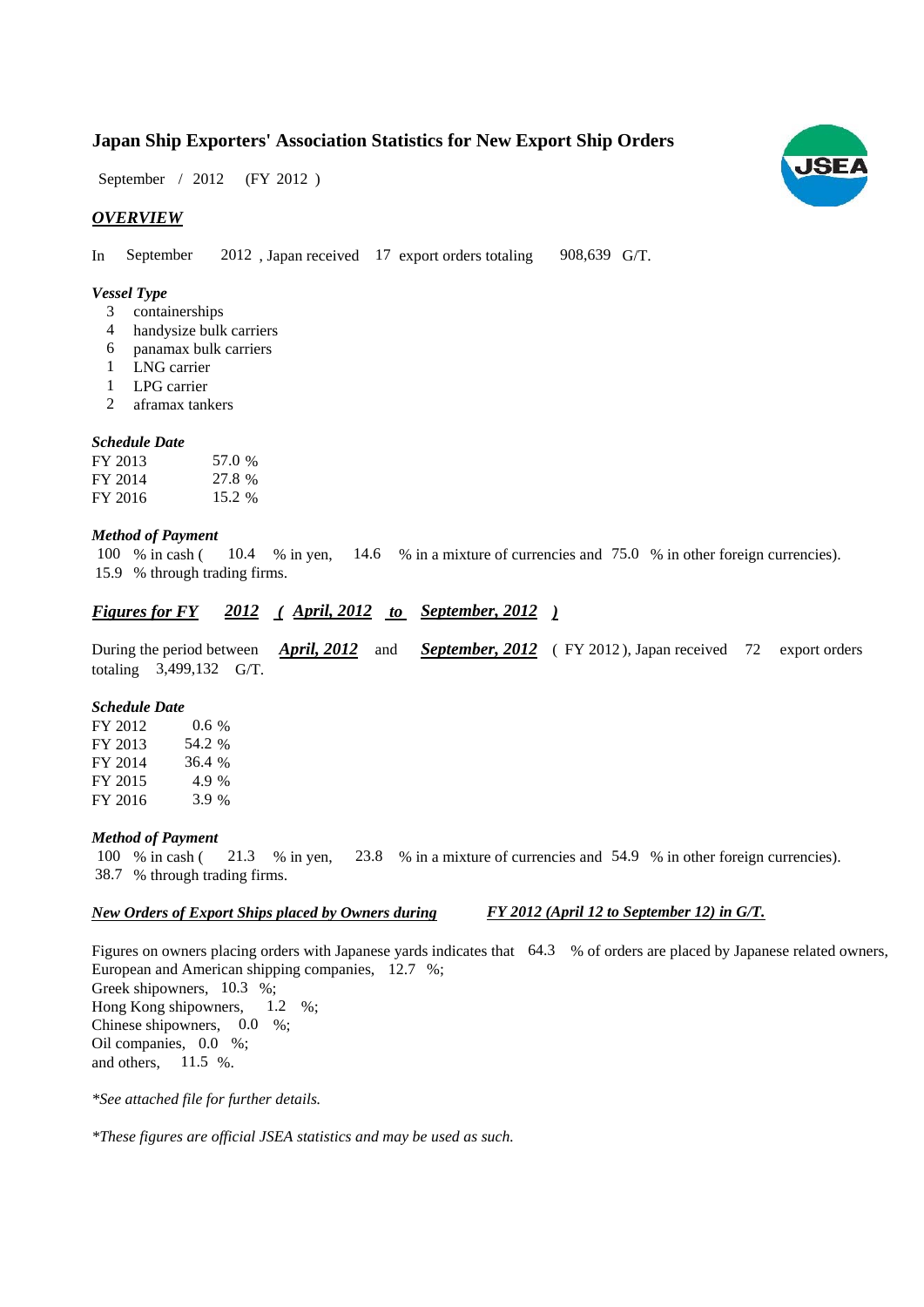# New Export Orders Placed in September 2012 (FY 2012) Based on Fiscal Year

|                       | Apr 11 to Mar 12<br>Description |           |     | Apr 12 to May 12<br>June 2012 |     | July 2012 |                 | August 2012 |     | September 2012 |     | Apr 12 to Sep 12 |     | Jan 12 to Sep12 |     |           |
|-----------------------|---------------------------------|-----------|-----|-------------------------------|-----|-----------|-----------------|-------------|-----|----------------|-----|------------------|-----|-----------------|-----|-----------|
|                       | No.                             | G/T       | No. | G/T                           | No. | G/T       | No.             | G/T         | No. | G/T            | No. | G/T              | No. | G/T             | No. | G/T       |
| <b>General Cargos</b> |                                 | 672.972   |     |                               |     |           |                 |             |     | 9,998          |     | 261,600          |     | 271.598L        |     | 392,148   |
| <b>Bulk Carriers</b>  | 176                             | 6,650,098 |     | 554,338                       |     | 81,070    | 12              | 341,037     | 16  | 564.950        | 11  | 403,539          | 55  | 1,944,934       | 92  | 3,538,782 |
| Tankers               |                                 | 455,236   |     | 266,800                       |     | 418,300   |                 | 138,000     |     | 216,000        |     | 243,500          |     | 1,282,600       | 181 | 1,735,736 |
| Combined Carriers     |                                 |           |     |                               |     |           |                 |             |     |                |     |                  |     |                 |     |           |
| Others                |                                 | 302,200   |     |                               |     |           |                 |             |     |                |     |                  |     |                 |     |           |
| Total                 | 198                             | 8.080.506 | 16  | 821,138                       |     | 499,370   | 13 <sub>1</sub> | 479,037     | 20  | 790,948        | 17  | 908,639          |     | 3,499,132       |     | 5,666,666 |
| FY 2012 / FY2011 (%)  |                                 | $*65.1$   |     | 56.1                          |     | 91.5      |                 | 99.0        |     | 228.4          |     | 372.5            |     | 113.5           |     | ** 92.4   |
| In CGT                |                                 | 3,929,443 |     | 343,009                       |     | 280,129   |                 | 279,496     |     | 348,875        |     | 475,860          |     | 1,727,369       |     | 2,658,033 |

*Figures for shipbuilding orders of 500 G/T and over for export as steel vessels placed with JSEA members are covered.*

\*FY 2011/FY2010

\*\*Calendar Year 2012

JSEA (October 2012)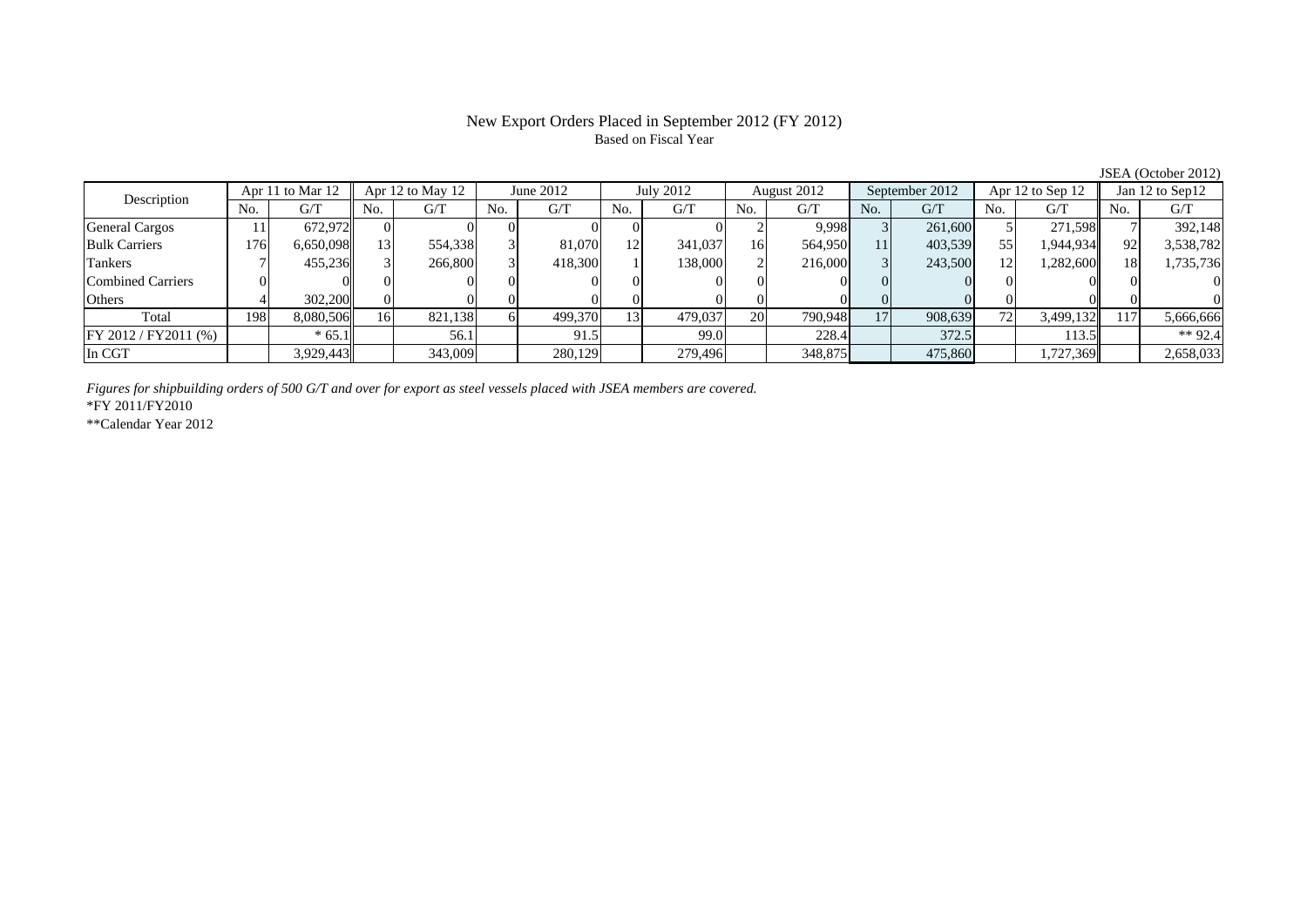# Export Ships Delivered in September 2012 (FY 2012) Based on Fiscal Year

| Apr 11 to Mar 12<br>Description |     | Apr 12 to May 12 |     | June 2012 |                 | July 2012 |     | August 2012 |     | September 2012 |     | Apr 12 to Sep 12 |          | Jan 12 to Sep 12 |     |            |
|---------------------------------|-----|------------------|-----|-----------|-----------------|-----------|-----|-------------|-----|----------------|-----|------------------|----------|------------------|-----|------------|
|                                 | No. | G/T              | No. | G/T       | No.             | G/T       | No. | G/T         | No. | G/T            | No. | G/T              | No.      | G/T              | No. | G/T        |
| <b>General Cargos</b>           | 19  | 1,008,576        |     | 198.818   |                 | 353.113   |     |             |     |                |     | 61.106           |          | 613,037          |     | 845,719    |
| <b>Bulk Carriers</b>            | 279 | 11,594,200       |     | 2,387,765 | 30 <sup>l</sup> | 1,239,084 | 26  | ,261,984    | 16  | 566,103        | 23  | 969,726          | 152      | 6,424,662        | 244 | 10,403,887 |
| <b>Tankers</b>                  | 55  | 3,325,557        |     | 490,959   |                 | 412,343   |     | 69.164      |     | 47,950         |     | 160,057          | 16       | 1,180,473        | 26  | 1,575,284  |
| <b>Combined Carriers</b>        |     |                  |     |           |                 |           |     |             |     |                |     |                  | $\Omega$ |                  |     |            |
| Others                          |     |                  |     |           |                 |           |     |             |     |                |     |                  |          |                  |     |            |
| Total                           | 353 | 15,928,333       | 66I | 3,077,542 | 41              | 2.004.540 | 28  | 1,331,148   |     | 614,053        | 25  | 1,190,889        | 177      | 8,218,172        | 282 | 12,824,890 |
| FY 2012 / FY 2011 (%)           |     | $*92.8$          |     | 114.7     |                 | 133.1     |     | 131.1       |     | 58.5           |     | 68.5             |          | 102.8            |     | $** 97.8$  |
| In CGT                          |     | 7,084,729        |     | .332,232  |                 | 874,959   |     | 551,308     |     | 300,772        |     | 500,834          |          | 3,560,105        |     | 5,629,208  |

*Deliveries of new shipbuilding orders of 500 G/T and over for export as steel vessels placed with JSEA members are covered.*

\*FY 2011/FY2010

\*\*Calendar Year 2012

JSEA (October 2012)